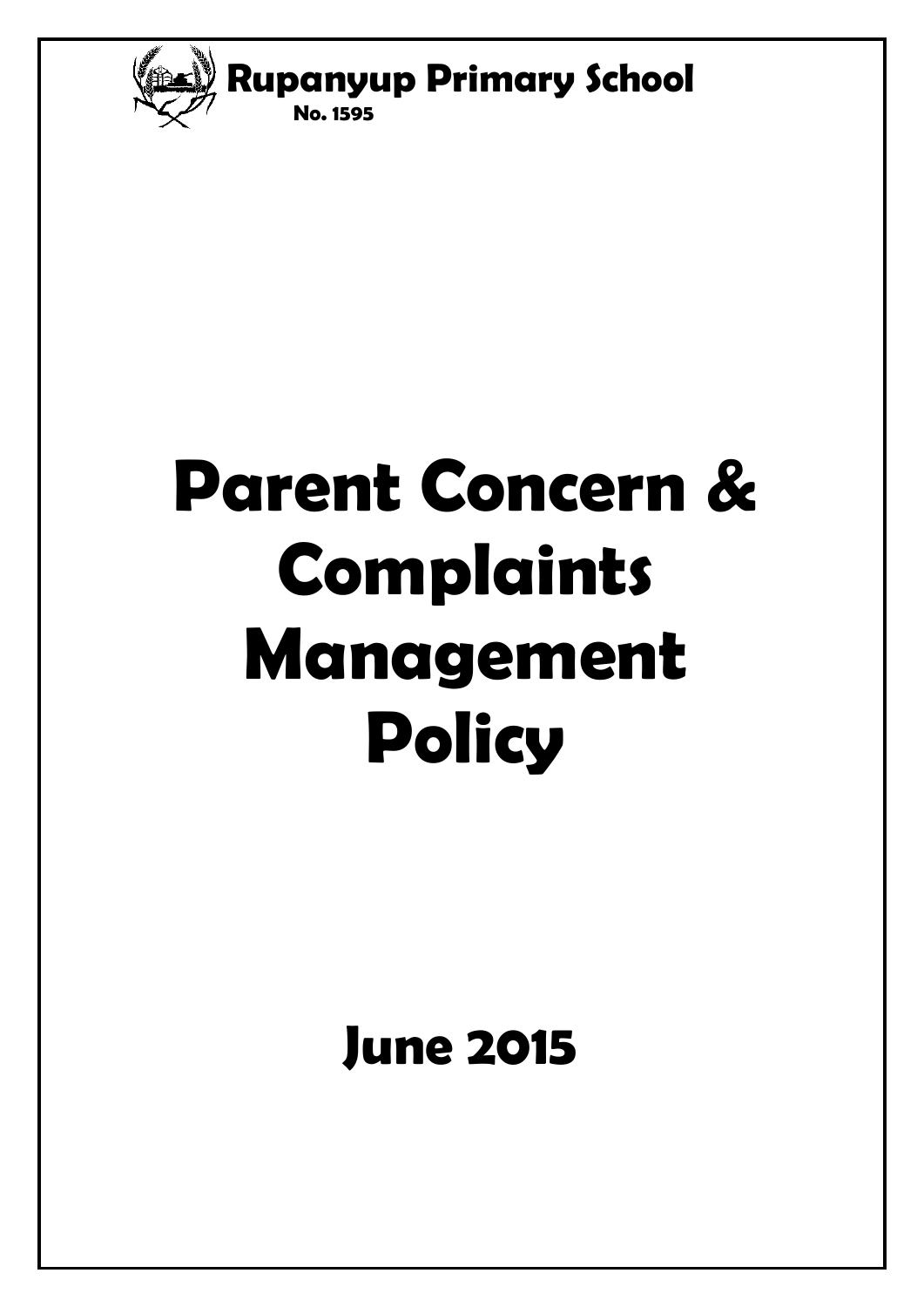

#### **No. 1595**

#### **Parent Concern and Complaints Management Policy**

#### **Rationale:**

- Our school has both a desire and a responsibility to ensure that high standards of conduct are maintained by staff, visitors and students at all times, and that complaints are managed and resolved fairly, efficiently, promptly and in accordance with relative legislation.
- Rupanyup Primary School values Integrity, Perseverance, Respect, Responsibility & Cooperation; all values that the school will uphold to manage concerns and complaints from parents.

#### **Aims:**

- To provide a harmonious, positive and productive school environment.
- To resolve complaints fairly, efficiently, promptly and in accordance with relative leaislation.

Rupanyup Primary School aims to handle all concerns or complaints based on the understanding that the school;

- $\sqrt{\phantom{a}}$  Provides a safe and supportive learning environment,
- $\sqrt{\phantom{a}}$  Builds relationships between students, parents and staff,
- $\sqrt{ }$  Provides a safe working environment for staff.

#### **Implementation:**

From time to time parents may have concerns that they wish to take up with the school. At Rupanyup Primary School we welcome feedback and encourage parents to raise any issues so that they can be dealt with in a timely and professional manner. The school aims to work with the school community to support the needs of each student. We can only do this through a cooperative approach.

These procedures cover concerns and complaints about:

- General issues of student behaviour that are contrary to the schools code of conduct/student engagement policy
- Incidents of bullying or harassment in the classroom or in the school yard
- Learning programs, assessment and reporting of student learning
- Communication with parents
- Schools fees and payments
- General administrative issues
- Any other school-related matters except as detailed under DEECD Policy.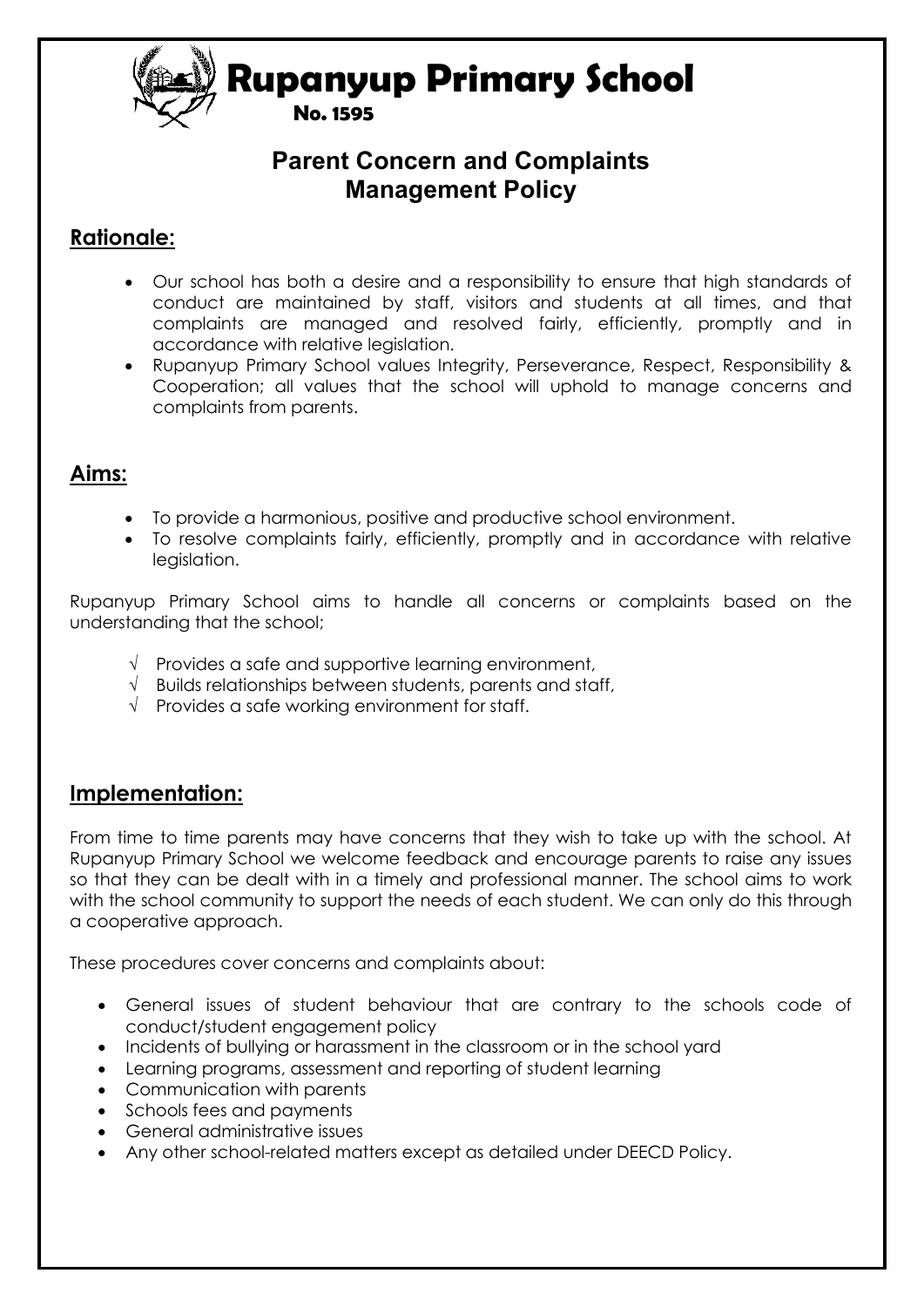

The following procedure should be used to assist parents in addressing any concerns within the school community. These procedures have been developed in consultation with the school community and approved by school council.

- 1. Parents should raise the matter by verbal or written communication to the school.
	- Please remember that the person you wish to speak to (Principal or Teacher) may have other commitments at the time of your communication.
	- You should make an appointment to see the appropriate person especially if the matter is of a serious nature. Many concerns can be clarified by speaking directly with your child/ren's Classroom Teacher. Should you feel the concern or complaint is more serious than this an appointment should be made directly with the Principal.
	- Outline the seriousness of your issue with the person you initially speak to if you believe an urgent response is necessary.
- 2. If you feel the issue is not resolved make an appointment to see the Principal. Inform him/her of the nature of the issue when you make the appointment.
- 3. Following your meeting with the Principal you may need;
	- To provide further information
	- To be available for further discussion with appropriate people within the school.
	- To consider the involvement of DEECD guidance officers, psychologist, social workers or personnel from community agencies.
- 4. All issues and complaints should ultimately be resolved at the school level in order to provide the best possible outcome for students.
- 5. If a concern or complaint is substantiated in whole or part, the school will offer an appropriate remedy at its discretion and depending on all the circumstances.

Rupanyup Primary School is committed to seeking a resolution to all concerns sensitively and with a commitment to listening and responding to parents concerns positively and professionally.

- Therefore we ask that all parties conduct any interactions in a positive manner and refrain from verbal abuse and/or threatening behavior.
- If any interaction between parents or members of the public and school based personnel involves such unacceptable behaviour, any discussion or meeting will be terminated.
- Discussion may only continue at an appropriate time when an agreement to continue in a professional and positive manner is given.

The school will make information about procedures for addressing concerns and complaints readily available to parents. Information will be presented in clear and easy to understand language.

The school will monitor parent concerns and complaints and consider issues raised through the parent complaints process, and any other relevant information from the parent opinion survey, when undertaking a review of the school's policies, procedures and operations.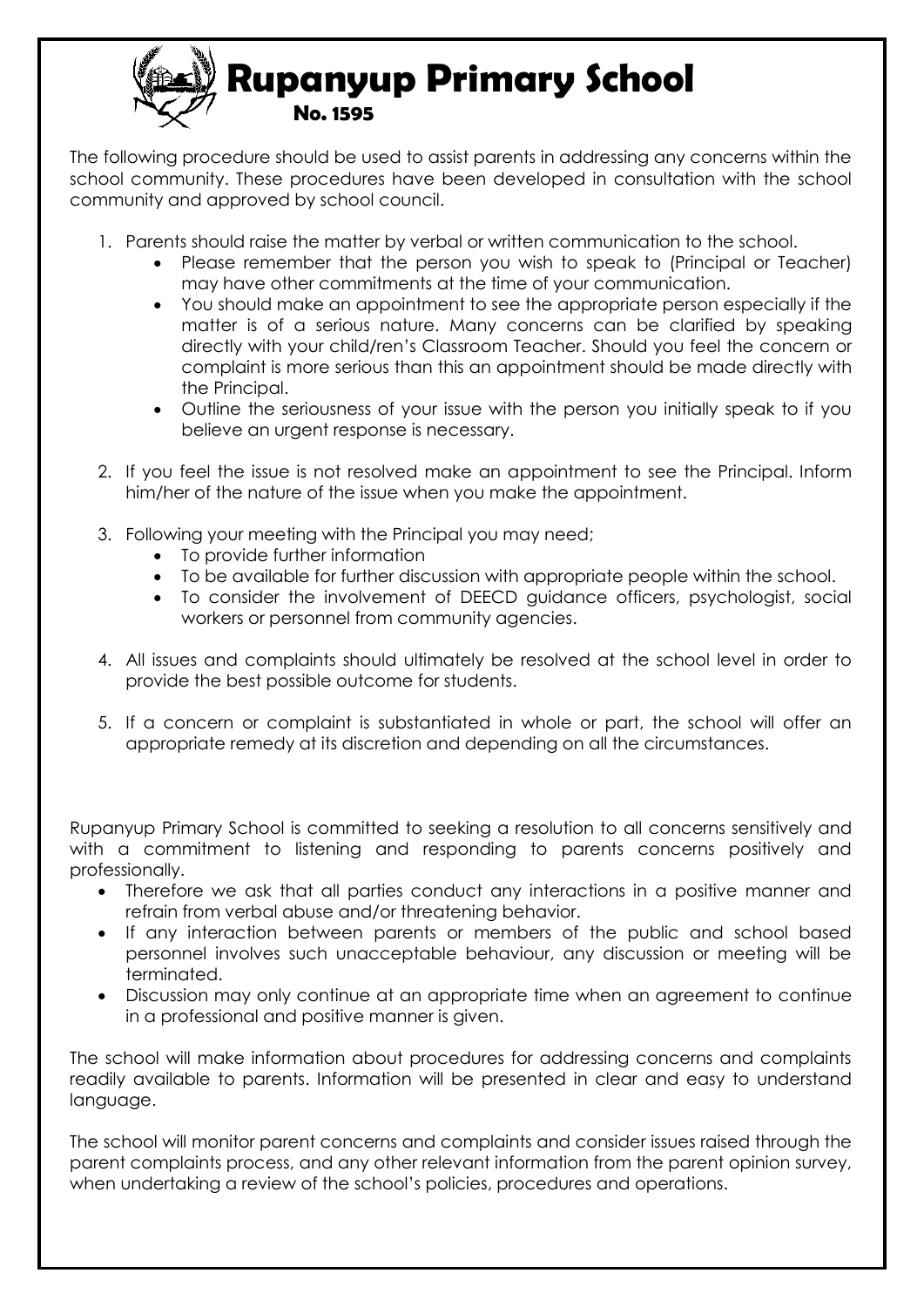

#### **DEECD Policy:**

These procedures do not cover matters for which there are existing rights of review or appeal as detailed in the Victorian Government Schools Reference Guide. Those matters include:

- Students discipline matters involving expulsion
- Complaints about employee conduct or performance complaints that should be dealt with by performance management, grievance resolution or disciplinary actions
- Complaints by the Departments employees related to their employment
- Student Critical Incident Matters
- Other criminal matters.

#### **Evaluation:**

This policy will be reviewed as part of the school's regular review cycle.

| <b>Ratified by School Council</b> |                                                  | <b>Date:</b> $\left  23^{rd}$ day of June, 2015 |  |
|-----------------------------------|--------------------------------------------------|-------------------------------------------------|--|
| Signed                            |                                                  | <b>Principal:</b> Gavin Young                   |  |
|                                   | <b>School Council President:   Chris O'Bryan</b> |                                                 |  |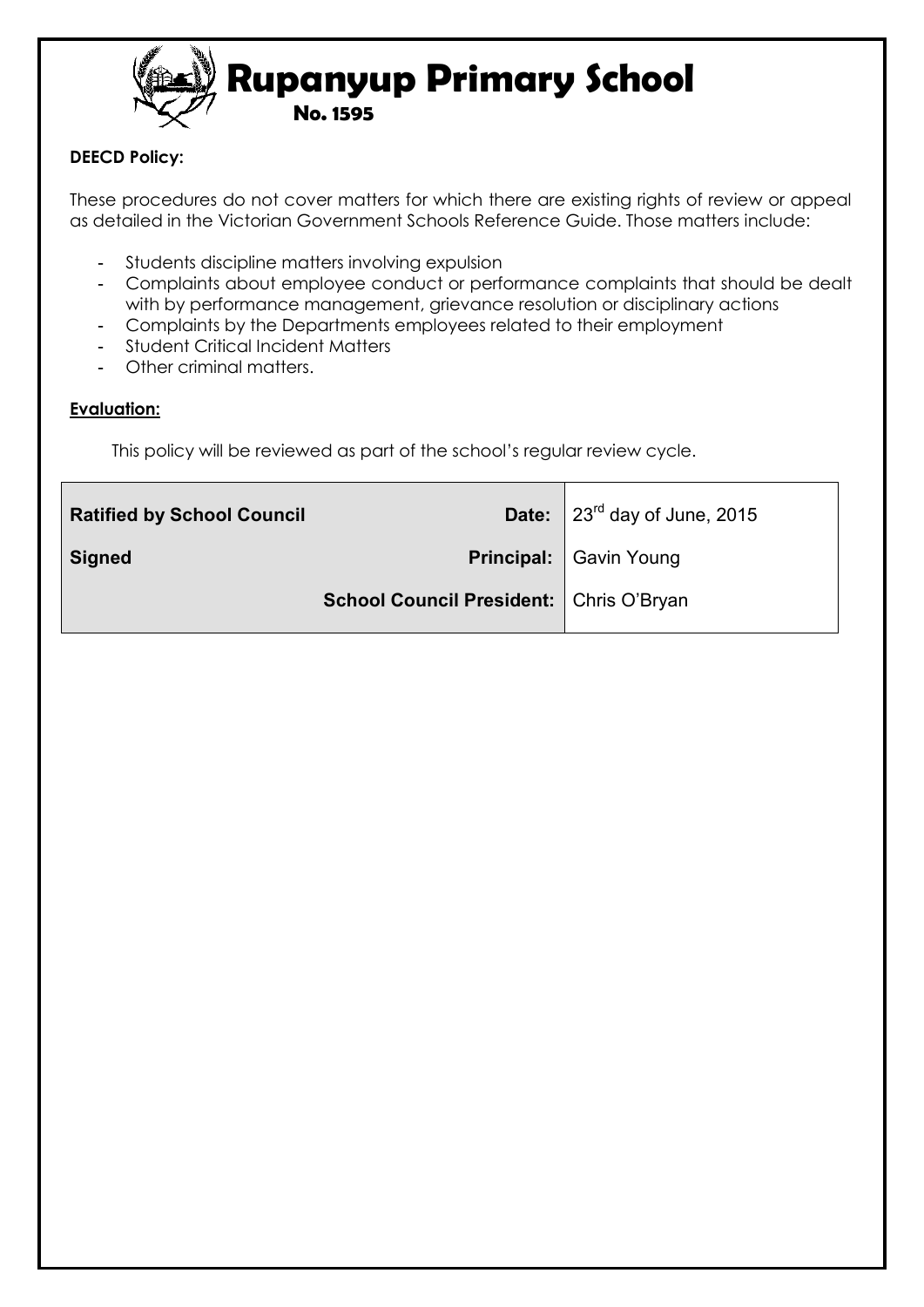

**Information for Parents/Carers Parent Concern & Complaints Management Policy** 

 **No. 1595** 

Our school welcomes feedback and encourages parents to raise issues so they can be quickly dealt with and resolved.

The following guidelines have been developed to assist parents in addressing such concerns:

- 1. Raise the matter with the school via telephone, note, letter, email, or personally at the office.
- 2. Remember that you have one side of an issue, others may have another version.
- 3. Contact with the school will best advise who is the most appropriate person to make an appointment with. This may be a class teacher or the Principal.
- 4. Staff at the school will be able to explain school policy or Department of Education & Early Childhood Development requirements that may relate to your concerns. They may also refer you to the wide range of educational information on the Department's website at [www.education.vic.edu.au.](http://www.education.vic.edu.au/)
- 5. If the issue is not resolved, make an appointment to see the Principal to further discuss the matter. The Principal has the responsibility to ensure all issues are appropriately addressed and resolved. After this meeting you may need to:
	- Be prepared to monitor the situation with follow up phone calls or meetings with relevant staff member(s).
	- Be available for further discussions with appropriate people at school as required.
	- Consider involving the support of outside agencies such as advocates, guidance officers or social workers. This can be arranged through the school.
- 6. If the matter is still unresolved you may seek advice from the Grampians Regional Office, phone 53105300. The role of the Region is to provide additional advice, support and feedback to the school in seeking a positive solution.
- 7. All issues and complaints must ultimately be resolved at the school level and the principal is the key person in reaching a satisfactory outcome. The school is committed to seeking a resolution to all concerns sensitively and with a commitment to listening and responding positively to all concerns.